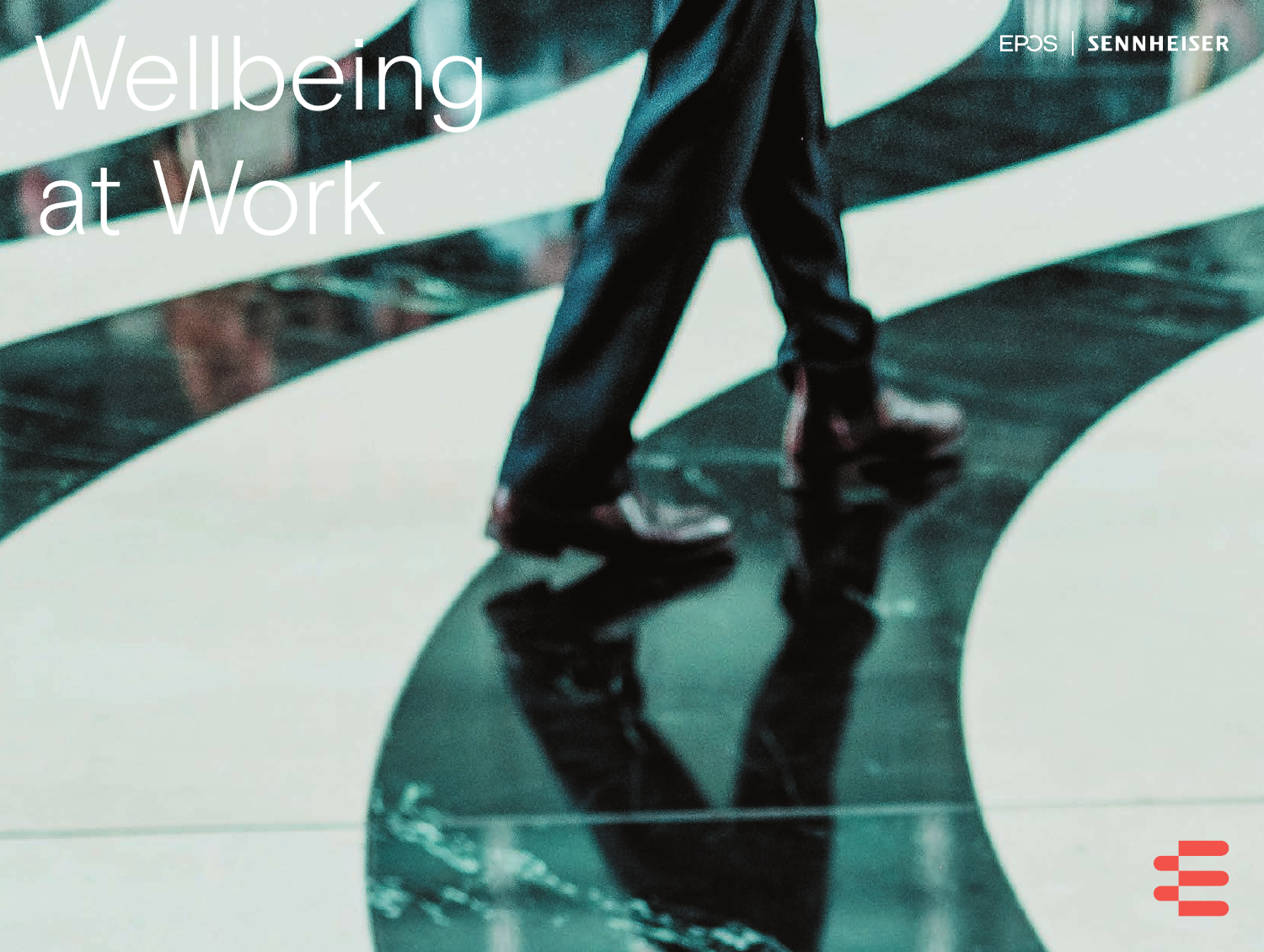# Mobility versus Human Habit

Unified Communications technologies have transformed the corporate l andscape, facilitating global communications in ways that were unimaginable just a few years ago. Remote workers and telecommuters now have robust, seamless access to their corporate hub offices, allowing companies to conduct business regardless of their workforce's whereabouts.

Mobility-enabling technologies are a shining example of how previous communications practices can be replaced by more effective, efficient solutions. The freedom offered by these technologies can have great potential impact on employee wellbeing, both in the form of increased movement and enhanced awareness of proper ergonomics.

The organic result of this wellness trend? – Happier, healthier and more motivated employees.

Unfortunately, despite mobile devices' overwhelming benefits, human habit is to sit rather than to get active. Employees are slow to take advantage of modern technology's capacity to facilitate a healthier lifestyle. This tendency spans both diverse UC technologies and office environments, illustrating a critical need for human habit change.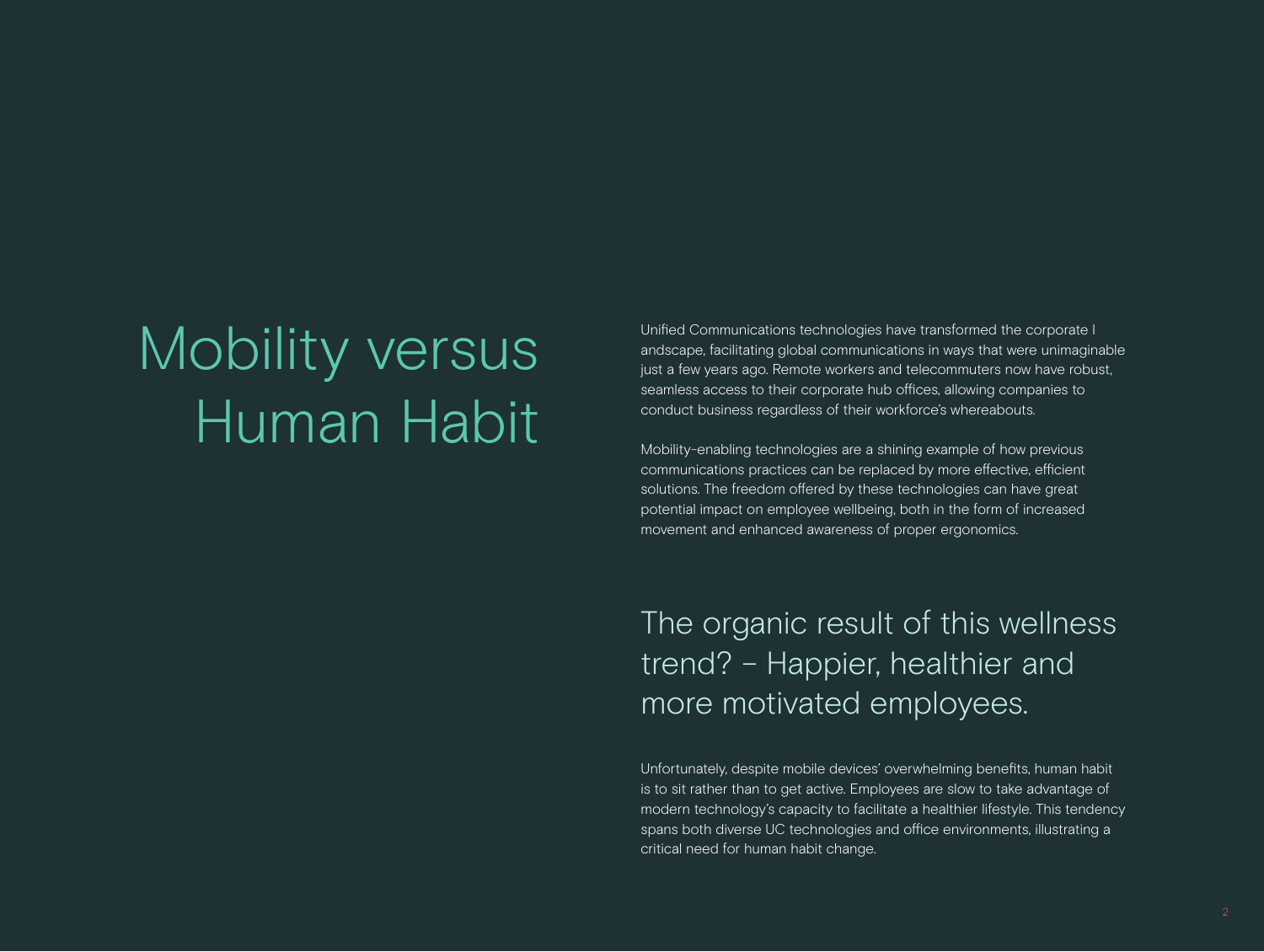



Reduced blood flow can also produce "foggy brain," a condition resulting from lack of fresh blood and oxygen to the brain. Sedentariness can slow employee thinking as the brain is deprived of the necessary nourishment to maintain the levels of quick thinking most desired in today's corporate environment.

# The Health Hazards of Sedentary Work Habits

Recent research exploring overall employee wellbeing has revealed numerous serious health conditions resulting from the sedentary lifestyle enforced by many office environments. Sitting for long periods of time without moving can compress internal organs, reducing blood flow to other areas of the body. Elevated blood pressure and cardiovascular disease are possible peripheral results of this reduced blood flow, not to mention an overactive pancreas and potential diabetes.

Poor ergonomic mindfulness can exacerbate these conditions, adding back and neck pain to the negative health impact of a sedentary office environment. Hand-held devices such as desk phones and mobile phones often require employees to cradle the phone between neck and shoulder to free up their hands for other tasks. This poor phone posture compresses the cervical vertebrae, causing neck discomfort, shoulder pain and back pain as the back disks are put under undue pressure.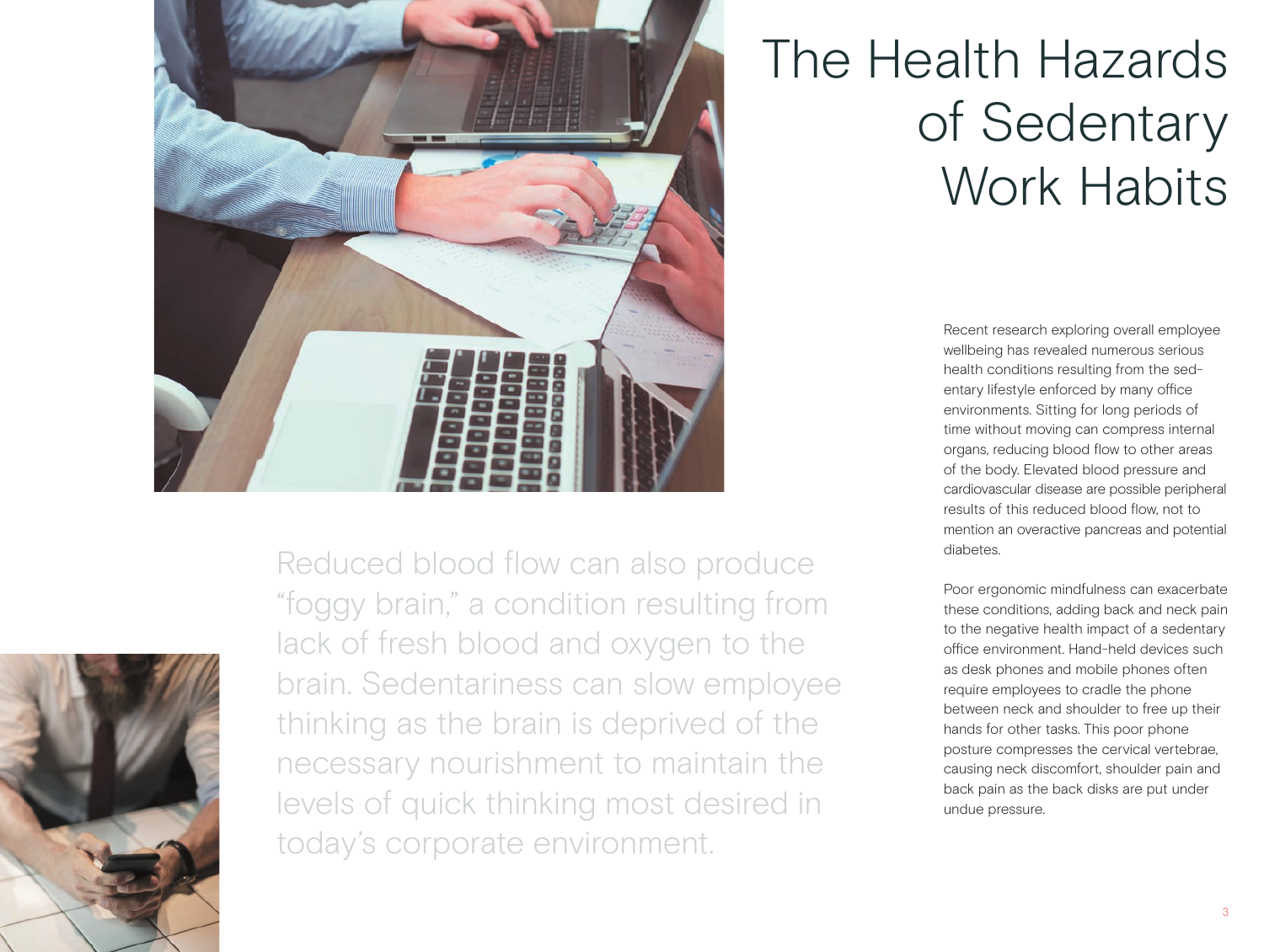# Preserving Employee Wellbeing Possible Solutions

Fortunately, these challenges to employee wellbeing are getting attention, inspiring forward-thinking corporations to embrace both advanced technology AND employee health. Modern communications solutions such as wireless headsets with advanced UC optimized capabilities and user-friendly features, play a key role in this movement towards encouraging employee wellbeing.

Similarly, an office environment maximizing employee mobility and flexibility can create a healthier balance between employees' sedentary time and mobile time during the workday. For example, an untethered em ployee can walk between departments, even taking the stairs if necessary, rather than emailing an associate. This mobility promotes a beneficial social element, facilitating faceto-face interaction and cementing the comradery that can develop from "putting a face to a name." Corporate wellness programs encouraging this personal employee inter action find that employee-client relationships improve as well – an unanticipated benefit of the increased sociability.

Some health-conscious companies are taking their employee wellness programs a step further, establishing policies for walking or "chairless" meetings. As the names suggest, these meetings allow employees to walk the halls while discussing the business at hand or stand in a conference room or worksite, rather than sitting at a table.

Even the difference between standing and sitting for these periods of time can keep blood flowing to the brain and body, boost ing employee health and productivity. Stand Up desks, sit/stand desks, and even walking desks achieve the same effect, some while supporting several screens simultaneously. Coupled with wireless headsets, employees given access to these ergonomic solutions have the potential for not only increased physical wellbeing, but the psychological wellbeing which naturally flows from increased productivity, work satisfaction and confidence in a job well done.

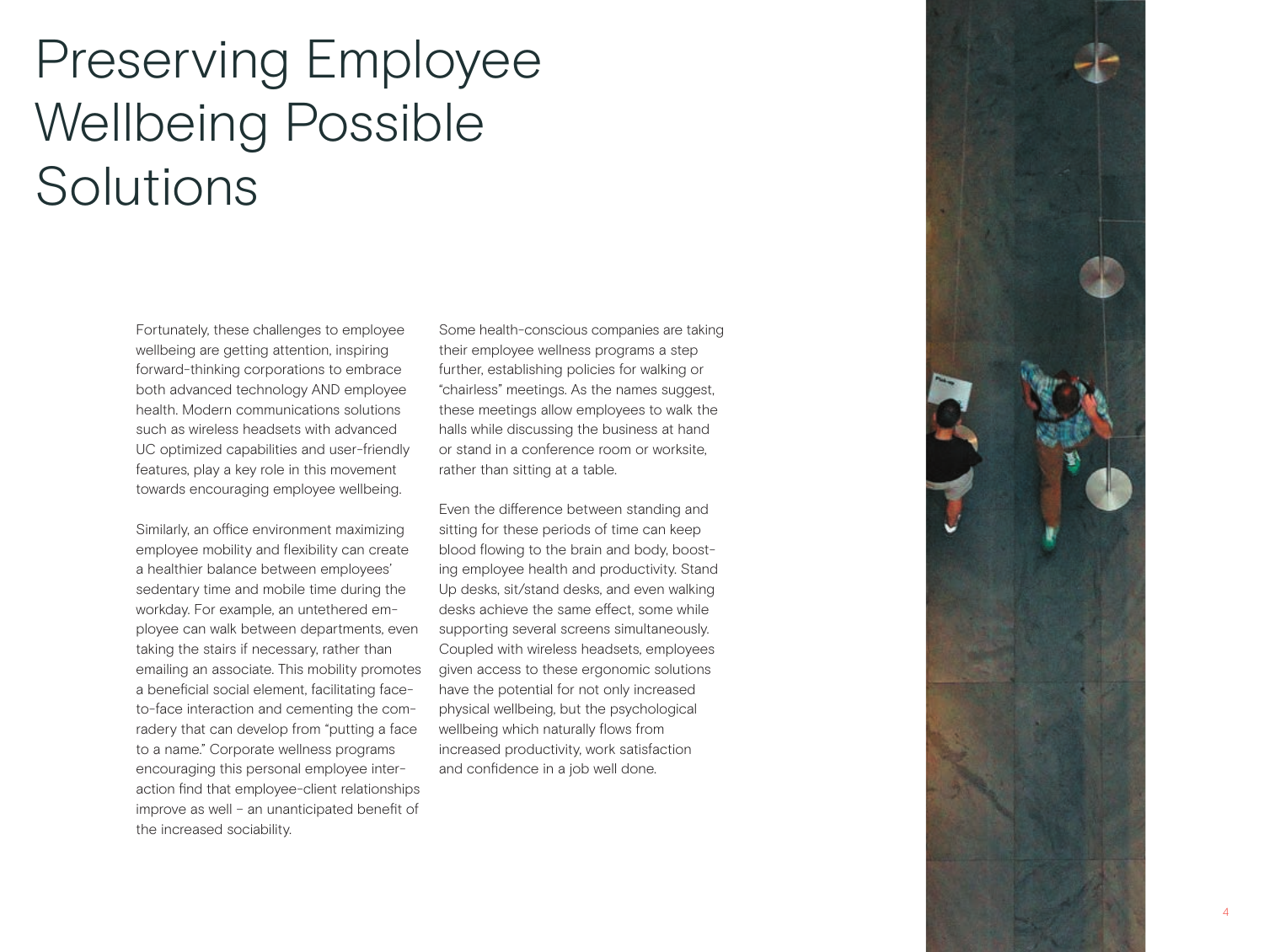# Professional Wireless Communications Solutions Promoting Employee Wellbeing

As discussed, a mobility-enabled workplace can drastically enhance overall employee wellbeing by reducing sedentary habits, encouraging physical movement throughout the course of the workday, and promoting person-to-person relationships in the workplace for enhanced psychological wellbeing.

Today's professional wireless communications solutions leverage several significant technological features specifically designed to generate these large-scale benefits for employees.

The peace of mind afforded by today's wireless headset solutions cannot be understated in the context of employee wellbeing. Poor audio input strains the brain into focusing extra energy on processing incoming information, causing fatigue and decreasing efficiency. When employees trust their mobile devices and understand they can achieve everything they need while mobile, that mental assuredness generates psychological wellbeing in addition to the physical wellbeing which naturally results from the increased employee mobility.

Collectively, these factors empower employees to reduce the bad habit of sedentary sitting all day and contribute to a heightened sense of employee wellbeing which ultimately leads to greater job satisfaction. As an organic result of the enhanced overall employee physical and psychological wellbeing, productivity can increase as well, making wireless headsets an innovative and wise solution for employers seeking to make the most out of their technology investment.

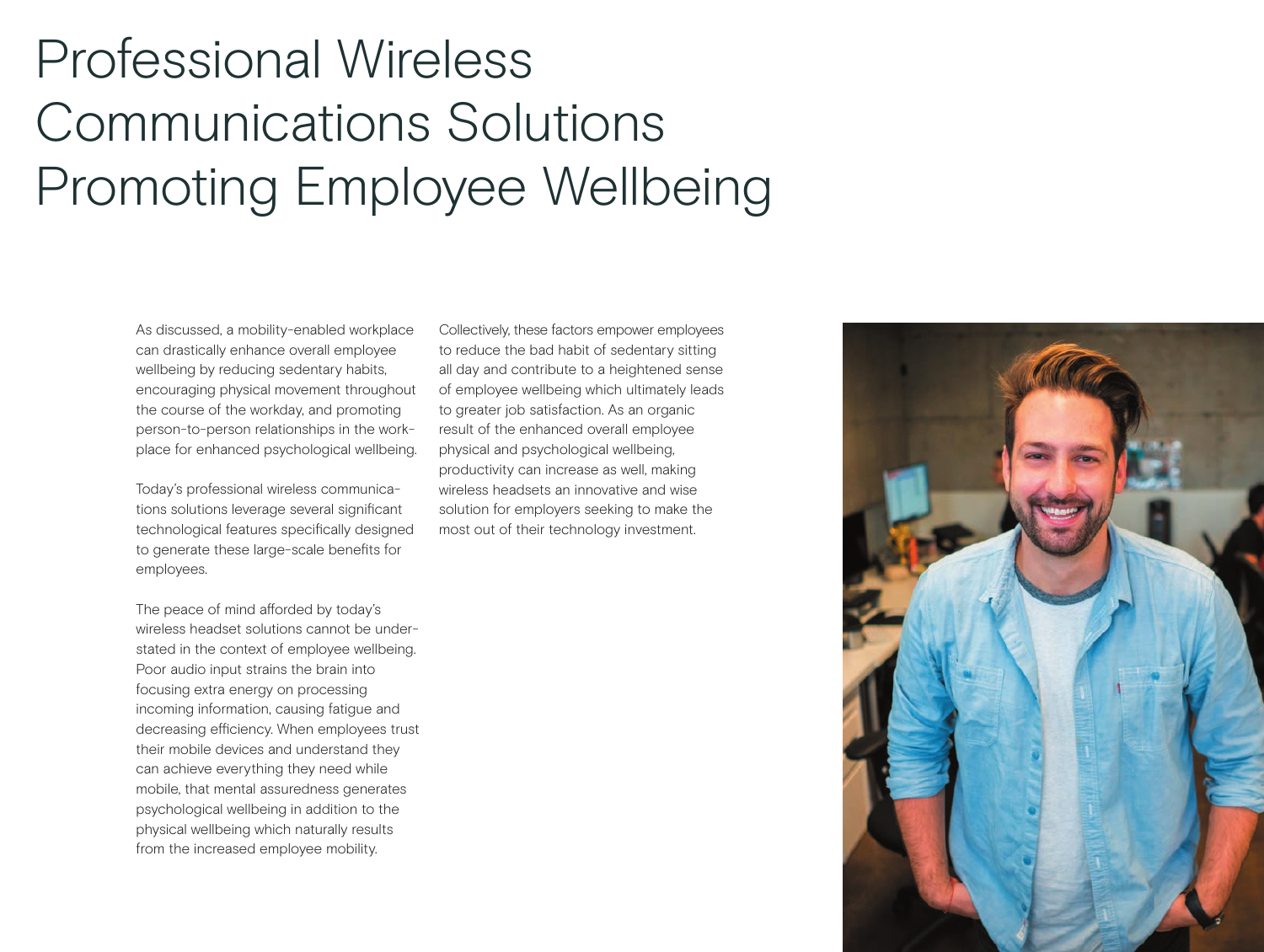$\tilde{\mathcal{R}}$ 

Hands-free mobility enabled by wireless headsets promotes employee wellbeing by enabling multitasking and collaboration - skills which are critical in today's fast-paced business world.

The time-savings generated by effectively performing routine tasks without the fear of getting tangled in headset wires can be empowering for employees and increase productivity as well.

### $\frac{1}{2}$

Ergonomics has been pinpointed as a key determinant of employee wellbeing, impacting everything from body posture to custom right/left ear wearing preference. Today's wireless headsets eliminate the cramped posture forced by handsets and mobile phones, which often must be awkwardly held between neck and shoulder so employees can use both hands to juggle their desk tasks.

Wireless solutions enable the correct posture which reduces the chronic neck and back pain associated with hand-held sets. In addition, modern wireless headsets are designed to be personalized to use for left or right ear, depending on user preference. Lastly, employees' personal comfort is supported by high-quality materials chosen for all-day wearing – a critical feature for the user who sports a headset for 8 to 10 hours per day.

Audio Reliability and Sound Quality are top priorities for today's wireless headset users. These important factors come into play when considering the range an employee can move from their desks without impacting audio quality or connection.

Wireless DECT-based headsets enable ever longer wireless range, helping employees maintain effective communications by enabling the most natural, high-quality listening experience for both speaker and listener, even in potentially stressful critical business situations. Even having the ability to walk to the printer or to get a glass of water while conversing with a client can have a positive impact on employee wellbeing (not to mention productivity) by reducing or eliminating client hold time while keeping employees moving.

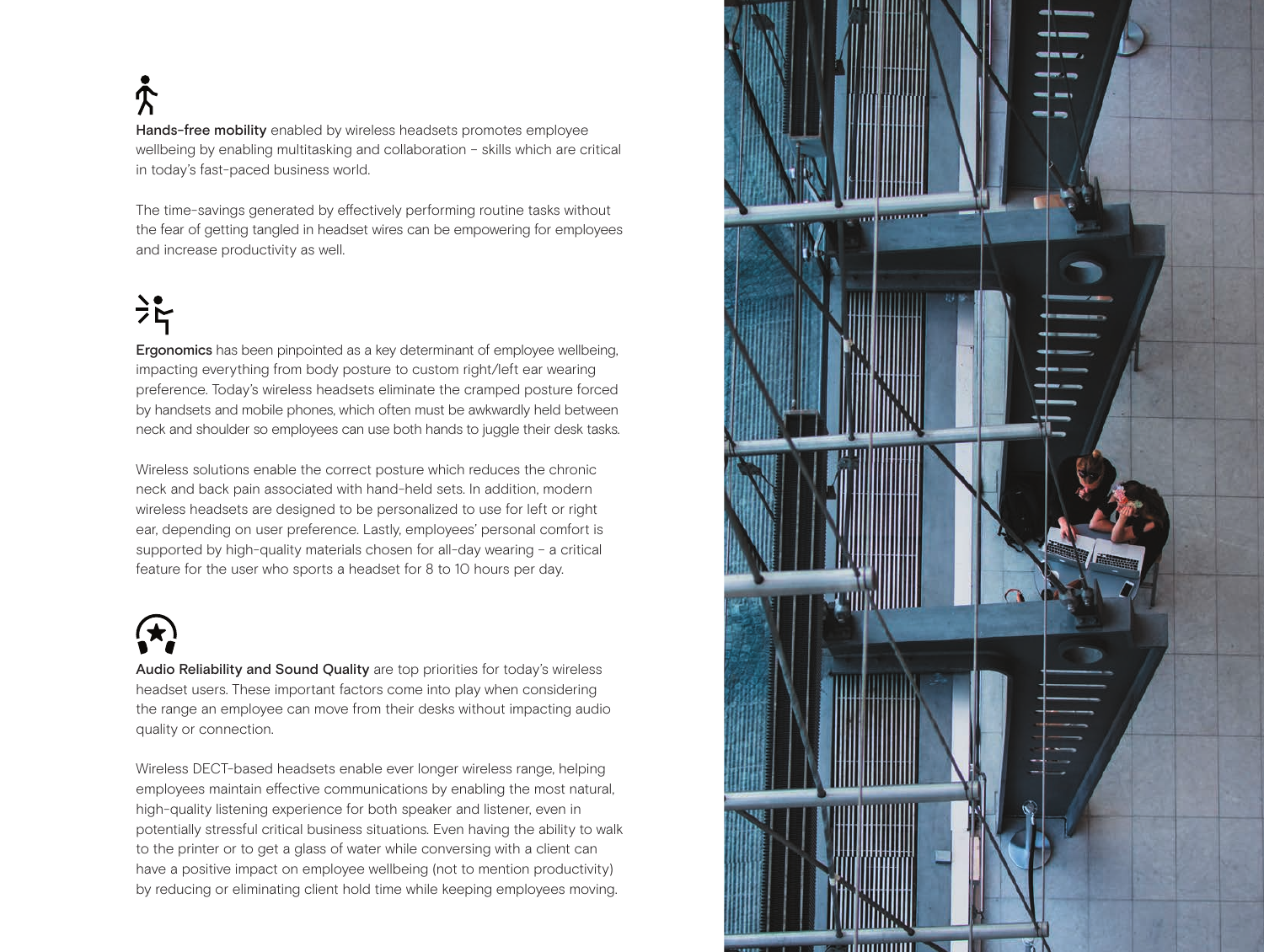# Empowering Employees with a Path to Wellbeing

Today's office environments promote sedentary lifestyles which are becoming increasingly recognized as a serious threat to employee physical and mental health. Wireless headsets offer an innovative and efficient solution to this challenge, empowering employees with the freedom to take advantage of unrestricted mobility, facilitated multitasking, healthier ergonomics and psychological peace of mind.

More specifically, today's wireless headsets feature:



#### Reliability

Noise reduction features preserve sound quality for business-grade communications, even when moving into more noisy environments in the workplace.

#### Long distance range

Long distance range for connectivity, ensuring calls stay connected while employees are moving, also enhancing customer service/ support.

#### Hands-free mobility

Hands-free mobility enables multi-tasking not only at desks but also moving away from desks.

#### Talk time coverage

Talk time coverage for full workday needs so employees can enjoy unlimited usage without worrying about battery limitations.

#### Better ergonomics

Better ergonomics protect employees from the health threats of a sedentary lifestyle and high-end material provides the comfort to support top-notch performance for the duration of the workday.



Look to EPOS wireless headsets to optimize employee wellbeing. EPOS offers a wide range of solutions that are designed to work seamlessly with major UC platforms, allowing employees to enjoy unrestrained mobility while delivering the best possible sound for both users and listeners.

For more information, please visit: eposaudio.com/headsets

#### References

www.washingtonpost.com/apps/g/page/national/the-health-hazards-of-sitting/750 www.getaustraliastanding.org www.getaustraliastanding.org/introduction www.businessandindustry.co.uk/human-resources/employee-wellbeing-kcimf/whybritain-needs-to-campaign-for-active-working www.businessandindustry.co.uk/human-resources/employee-wellbeing-kcimf/whytackling-musculoskeletal-disorders-must-become-a-priority www.tk.de/tk/pressemitteilungen/bundesweite-pressemitteilungen/820296 http://en-uk.sennheiser.com/news-increased-mobility-for-office-workers-couldliterally-save-lives www.thelancet.com/series/physical-activity-2016 www.cheatsheet.com/life/side-effects-of-sitting-all-day.html www.bloomberg.com/news/articles/2017-05-01/wall-street-wellness-programs-arenow-used-to-drive-sales